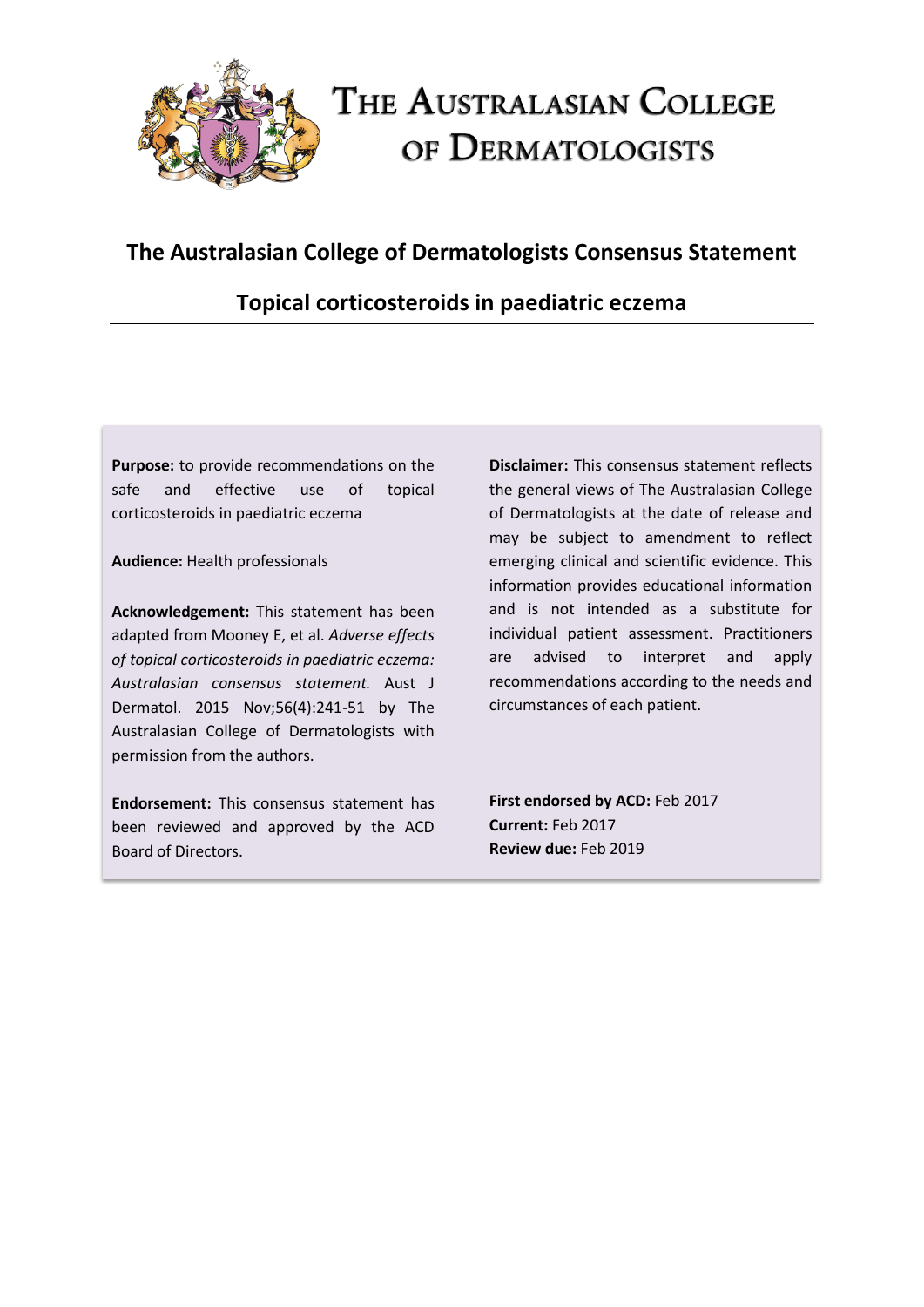

#### **Purpose**

The Australasian College of Dermatologists is committed to providing information, advocacy and advice on dermatological practice in Australia to health professionals, the community and government. Our focus is the delivery of efficient and effective dermatological specialty health services and work to improve outcomes for the skin health of individuals and whole communities.

The purpose of this consensus statement is to:

- Provide recommendations to health professionals on the safe and effective use of topical corticosteroids in paediatric eczema
- Summarise the evidence on adverse effects of topical corticosteroids
- Clarify misconceptions surrounding adverse effects to promote compliance amongst patients and their carers and curb steroid phobia within the community.

## **Background**

Atopic eczema is a chronic inflammatory disease affecting about 30% of Australian and New Zealand children. Severe eczema costs over AUD6000 per year per child in direct medical, hospital and treatment costs, as well as time off work for caregivers and untold distress for the family unit. In addition, it has a negative impact on a child's sleep, education, development and self-esteem.

Topical corticosteroids (TSC) remain the mainstay of the management of active atopic eczema in combination with the regular use of emollients, the management of triggers and the treatment of concurrent infection. The safety profile of TCS remains robust when it is used appropriately.

#### **Context**

The advice given by dermatologists to parents of children with eczema regarding the use of TCS is unfortunately frequently undermined by misinformation among the general community, pharmacists and prescribing physicians. Unfounded concerns about their adverse effects has resulted in 'steroid phobia' and an underutilisation of TSC, leading to extended and unnecessary exacerbations of eczema for children.

There is a pressing need for the re-education of health professionals and the community on the excellent safety record of these medications.

#### **Methodology**

An Australian and New Zealand panel of paediatric dermatologists, paediatricians, dermatology nurses and advanced dermatology trainees was constituted to review the use of TCS in children with atopic eczema. The aim of the consensus meeting was to identify and address misconceptions on corticosteroid treatment of eczema, using published evidence combined with over 430 person-years of clinical practice in paediatric dermatology.

The resulting publication (Mooney E, et al. *Adverse effects of topical corticosteroids in paediatric eczema: Australasian consensus statement*. Aust J Dermatol. 2015 Nov;56(4):241-51) has been adapted for use by health professionals by The Australasian College of Dermatologists.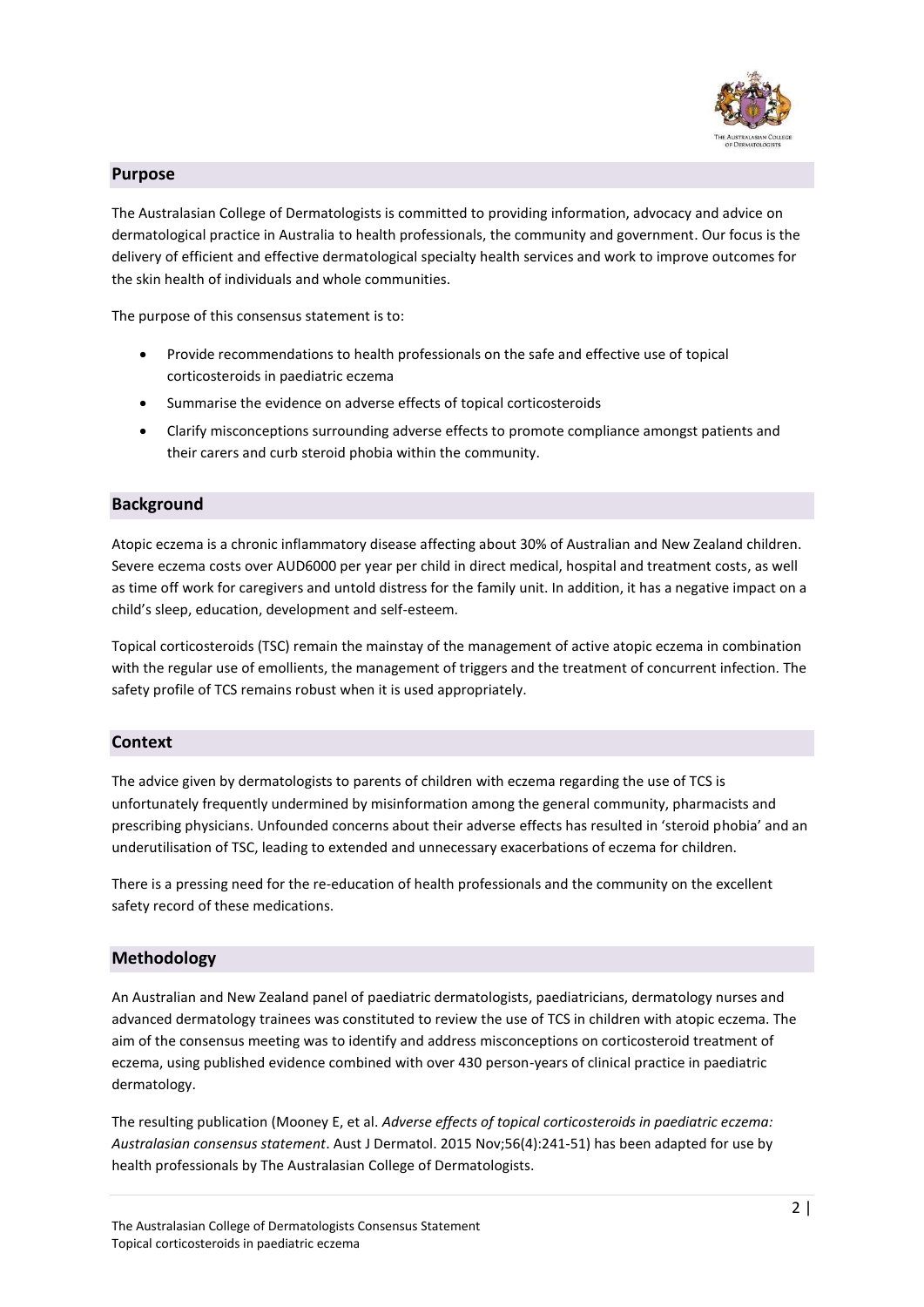

# **ACD Consensus Recommendations for Health Professionals**

# **Guidance on the application of topical corticosteroids**

#### **When to apply**

Apply 1–2 applications per day as per the product information, to all the inflamed skin until eczema is cleared. There is no requirement for intervals without therapy.

#### **How much to apply**

There is no requirement to use sparingly. It is recommended that an ample volume of cream is applied to sufficiently cover the entire affected area.

#### **Potency ranking of selected TSC preparations**

| Class                                              | Usual<br>concentration (%) |
|----------------------------------------------------|----------------------------|
| Class I: mild                                      |                            |
| hydrocortisone                                     | $0.5 - 1.0$                |
| hydrocortisone acetate                             | $0.5 - 1.0$                |
| Class II: moderate                                 |                            |
| clobetasone butyrate                               | 0.05                       |
| hydrocortisone butyrate                            | 0.1                        |
| betamethasone valerate                             | 0.02                       |
| betamethasone valerate                             | 0.05                       |
| triamcinolone acetonide                            | 0.02                       |
| methylprednisolone aceponate                       | 0.1                        |
| triamcinolone acetonide                            | 0.05                       |
| Class III: potent                                  |                            |
| betamethasone dipropionate                         | 0.05                       |
| betamethasone valerate                             | $0.05 - 0.1$               |
| mometasone furoate                                 | 0.1                        |
| Class IV: very potent                              |                            |
| betamethasone dipropionate in<br>optimised vehicle | 0.05                       |
| clobetasol propionate                              | 0.05                       |

#### **Key points**

- There is little difference in the clinical effect between 0.5, 1 and 2% hydrocortisone.
- Diluting a strong steroid with moisturiser does not reduce its clinical effect. Potency reduction is achieved by using a less potent steroid molecule.
- Most topical steroids can be applied once daily, preferably in the evening or at night.
- The recommendation 'use sparingly' is nonsensical and has no value.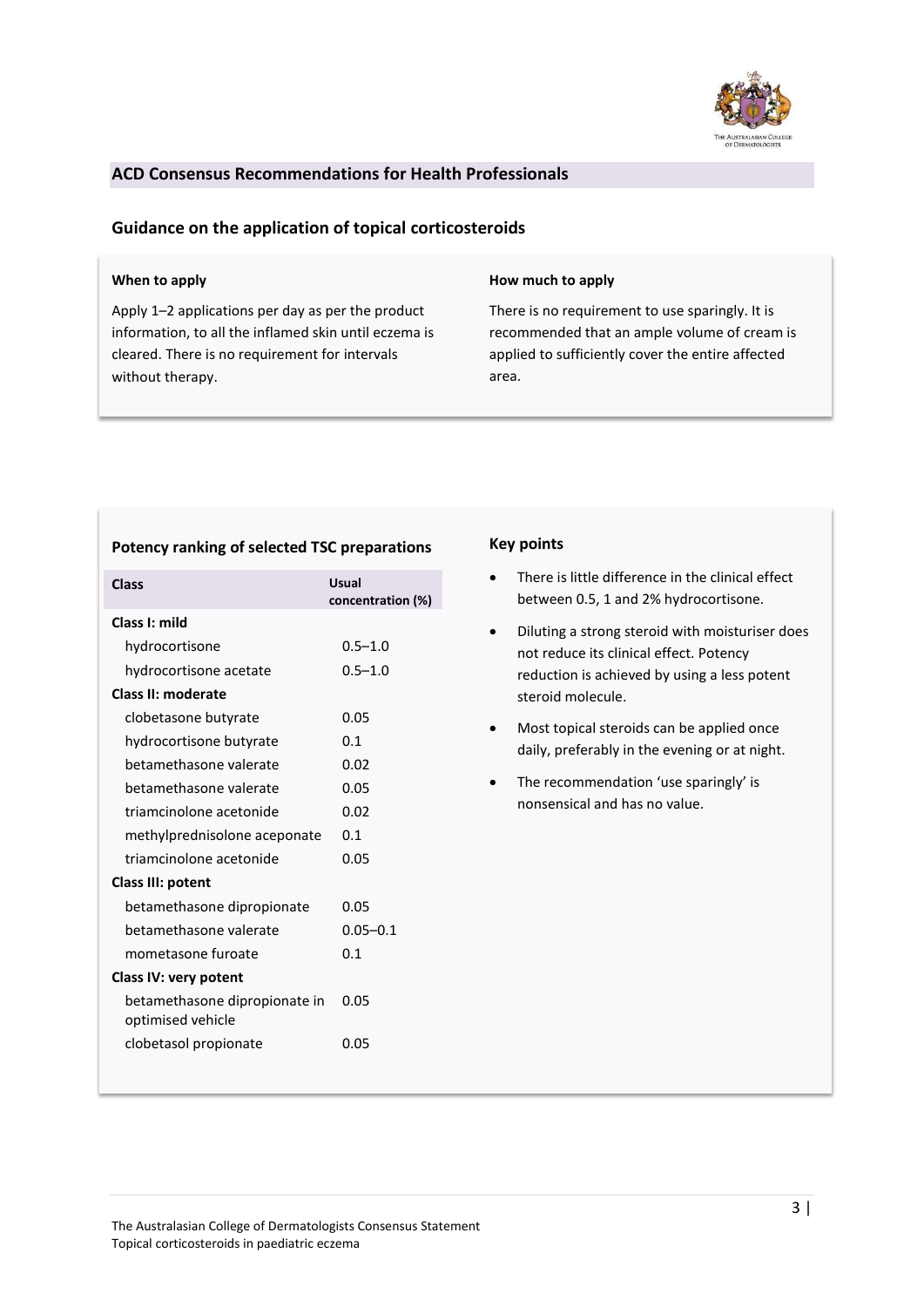

### **ACD Consensus Recommendations for Health Professionals**

## **Guidance on adverse effects**

Misconceptions about adverse effects of TSC for the treatment of paediatric eczema are increasingly leading to its inappropriate use. The following guidance on adverse effects draws upon information from published medical literature and the combined clinical experience of the consensus panel.

#### **Atrophy**

What is commonly referred to as skin thinning by parents and non-dermatologists is usually a misinterpretation of active eczema. When TCS used for eczema in children are stopped on resolution of the dermatosis, irreversible skin thinning does not occur.

#### **Striae / rubra distensae**

TCS do not induce striae when used to treat atopic eczema in children, unless used inappropriately, or in overdose and only then at certain sites (i.e., axillae and groin).

#### **Hypothalamic–pituitary–adrenal axis suppression**

Physiological HPA suppression can occur with very widespread and prolonged, or occlusive use of potent / superpotent TCS. This recovers quickly. Clinically significant / pathological adrenal suppression is very rare in the treatment of paediatric eczema with TCS.

#### **Infected or excoriated skin**

There is no evidence that applying TCS on excoriated or infected eczema is deleterious. TCS should be the first-line treatment for atopic eczema, regardless of whether the skin is excoriated or infected. Clinically significant concurrent infection (e.g., S. aureus, H. simplex, Molluscum) should be treated.

#### **Allergic contact dermatitis to TCS**

Allergy to TCS is rare in children with atopic eczema, but should be considered in those children who demonstrate a poor response to appropriate strength TCS.

#### **Osteopaenia / osteoporosis**

Reduced bone mineral density is very unlikely to occur in children with eczema treated with TCS.

#### **Ocular effects**

Prolonged use of potent TCS in the periorbital area has rarely been associated with cataract and glaucoma. TCS use away from the eyes has not been shown to cause ocular sequelae.

#### **Hypertrichosis**

Transient hypertrichosis has been seen in discoid eczema and prurigo nodularis treated with potent TCS.

#### **Periorificial dermatitis / rosacea**

TCS may aggravate a tendency for periorificial / perioral dermatitis, in predisposed individuals.

#### **Red face**

The red face has not been described in children with eczema, but should be kept in mind in teenagers who continue to deteriorate despite increasing steroid potency.

#### **Tachyphylaxis**

There is no evidence to show that tachyphylaxis occurs in children with eczema treated with TCS.

#### **Purpura**

TCS do not induce purpura in children with atopic eczema.

#### **Hypopigmentation**

The hypopigmentation seen in patients treated with TCS, as their eczema clears, is caused by the eczema (as in pityriasis alba), not the treatment. TCS do cause short-term vasoconstriction, which can be mistaken as hypopigmentation.

#### **Telangiectasia**

Routine use of TCS in children with eczema should not cause telangiectasia.